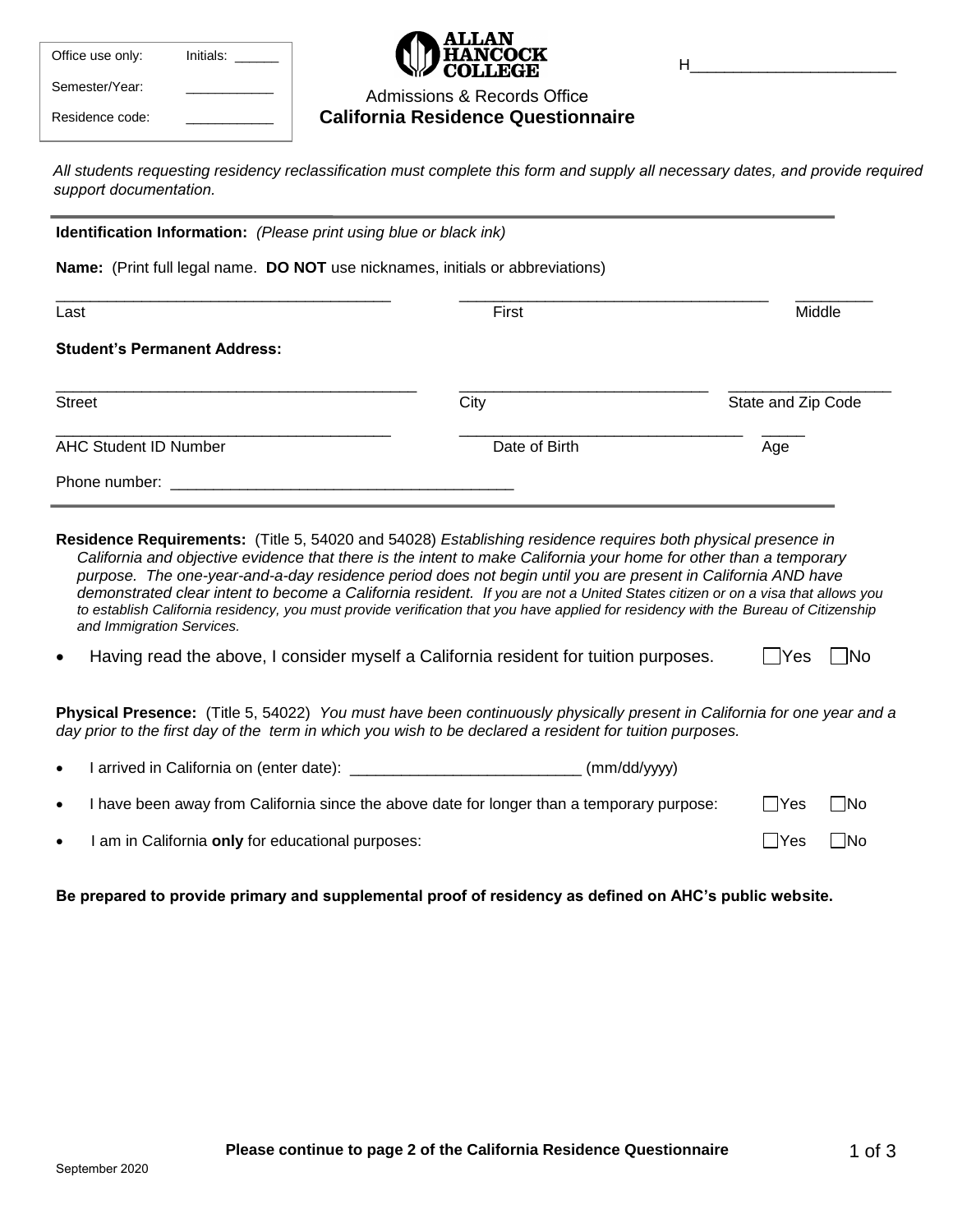| Office use only: | Initials: |
|------------------|-----------|
| Semester/Year:   |           |
| Residence code:  |           |



**California Residence Questionnaire** 

*All students requesting residency reclassification must complete this form and supply necessary dates.* 

**Acts of Intent:** (Title 5, 54024) *Intent to make California your home for other than a temporary purpose may be demonstrated in many ways. Please respond to ALL of the following statements:* 

| $\bullet$                                                                                                                                   | I have voted in another state within the last year:                                                                                                                                                                                                                                                                                                                                                                                                                                                                                                                                         |                                                                                                                                                                                                                                                          | $\Box$ Yes $\Box$ No                                                         |
|---------------------------------------------------------------------------------------------------------------------------------------------|---------------------------------------------------------------------------------------------------------------------------------------------------------------------------------------------------------------------------------------------------------------------------------------------------------------------------------------------------------------------------------------------------------------------------------------------------------------------------------------------------------------------------------------------------------------------------------------------|----------------------------------------------------------------------------------------------------------------------------------------------------------------------------------------------------------------------------------------------------------|------------------------------------------------------------------------------|
|                                                                                                                                             | I have petitioned for divorce in another state within the last year:                                                                                                                                                                                                                                                                                                                                                                                                                                                                                                                        |                                                                                                                                                                                                                                                          | $\Box$ Yes $\Box$ No                                                         |
|                                                                                                                                             | I have attended an out-of-state educational institution as a resident of that state within the last year:<br>If yes, list the name and location of the educational institution:                                                                                                                                                                                                                                                                                                                                                                                                             |                                                                                                                                                                                                                                                          | $\Box$ Yes $\Box$ No                                                         |
|                                                                                                                                             | I am 19 years of age or older and I have maintained a home in California (owned or rented)<br>AND lived in California continuously for the past two years:                                                                                                                                                                                                                                                                                                                                                                                                                                  |                                                                                                                                                                                                                                                          | $\Box$ Yes $\Box$ No                                                         |
|                                                                                                                                             | I am under 19 years of age and I and my parent/legal guardian have owned or rented AND<br>lived in California continuously for the past two years:                                                                                                                                                                                                                                                                                                                                                                                                                                          |                                                                                                                                                                                                                                                          | $\Box$ Yes $\Box$ No                                                         |
|                                                                                                                                             | I have owned or continuously rented or leased a home or apartment in California                                                                                                                                                                                                                                                                                                                                                                                                                                                                                                             |                                                                                                                                                                                                                                                          | <b>Enter Date</b><br>an effective date<br>is required for<br>each yes answer |
|                                                                                                                                             | for the last 12 months:                                                                                                                                                                                                                                                                                                                                                                                                                                                                                                                                                                     | $\Box$ Yes $\Box$ No                                                                                                                                                                                                                                     |                                                                              |
| $\bullet$                                                                                                                                   | I am registered to vote in California.<br>If yes, when did you last vote:                                                                                                                                                                                                                                                                                                                                                                                                                                                                                                                   | $\Box$ Yes $\Box$ No                                                                                                                                                                                                                                     |                                                                              |
| $\bullet$<br>$\bullet$<br>$\bullet$<br>$\bullet$<br>$\bullet$<br>$\bullet$<br>$\bullet$<br>$\bullet$<br>$\bullet$<br>$\bullet$<br>$\bullet$ | I have a current California license for professional practice:<br>I have listed California as my home address on my Federal Income Tax Form:<br>I have filed a California State Income Tax Return (as a RESIDENT):<br>I have a valid California Resident Motor Vehicle Registration:<br>I have a valid California driver's license:<br>I have a valid California state identification card:<br>I have had an active California bank account:<br>I petitioned for divorce in California:<br>I have a valid driver's license (if yes, please provide a copy)<br>In which state was it issued? | $\exists$ Yes $\Box$<br>No<br>ר Yes<br><b>No</b><br>]Yes  <br><b>No</b><br>$\Box$ Yes $\Box$<br>No<br>$\Box$ Yes $\Box$<br>No<br>$\sqcap$ Yes $\sqcap$<br><b>No</b><br>$\Box$ Yes $\Box$<br><b>No</b><br>No<br>$\Box$ Yes $\Box$<br>$\Box$ Yes $\Box$ No |                                                                              |
|                                                                                                                                             | Does your parent file state and/or federal income tax returns?<br>If yes, are you claimed as a dependent? (copies of tax returns required)                                                                                                                                                                                                                                                                                                                                                                                                                                                  | $\Box$ Yes $\Box$ No<br>$\Box$ Yes $\Box$ No                                                                                                                                                                                                             |                                                                              |

H\_\_\_\_\_\_\_\_\_\_\_\_\_\_\_\_\_\_\_\_\_\_\_\_